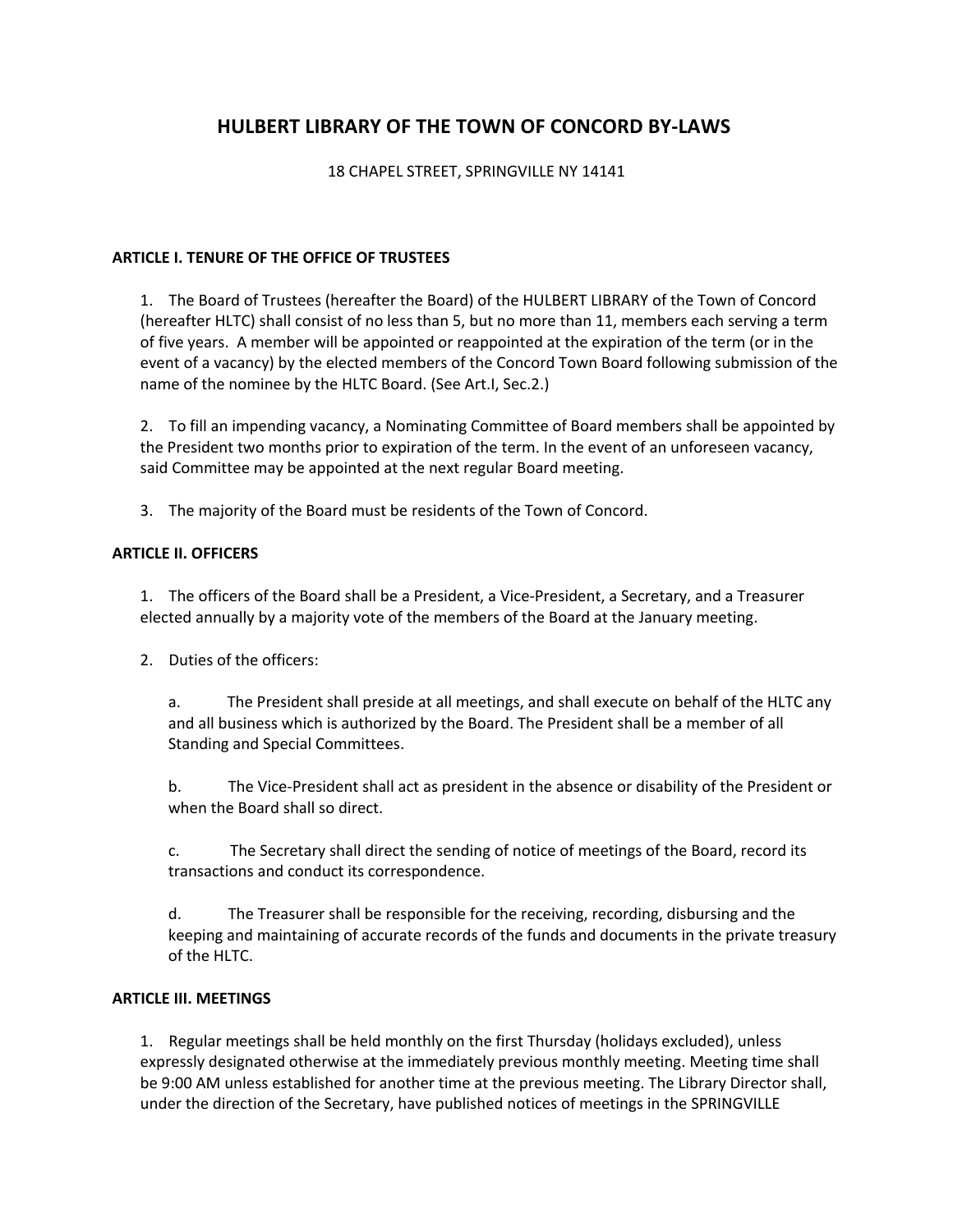JOURNAL, post the same notice on the main entrance door of the library one week prior to the meeting, and enter upcoming meetings into the library's Evanced calendar found on the library's webpage (http://www.buffalolib.org/content/library-locations/concord).

2. Special meetings shall be held at the call of the President and two trustees, all trustees having been notified; notice of said meeting to be posted on the main entrance door of the library.

3. All meetings other than executive sessions shall be open to the general public.

4. A majority of the Board shall constitute a quorum. In the event of a lack of a quorum at a regular monthly meeting, approval for the payment of Bills may be authorized by the President or his designated-officer.

5. Proceedings shall be conducted in the manner usual in deliberative bodies.

a. Roberts' Rules of Order will be the parliamentary authority.

b. The "ayes" and "nays" on any vote shall be entered on the minutes at the request of any Board member present.

- 6. The order of business shall be as follows:
	- a. Call to order: time and attendance recorded
	- b. Secretary's Report
	- c. Treasurer Report
	- d. Approval of Bills
	- e. Library Improvements
	- f. Report on Committee Work performed by the Library Director
	- g. Town Board Report
	- h. Correspondence
	- i. Director's Report
	- j. Old Business
	- k. New Business
	- l. Set next meeting date
	- m. Adjournment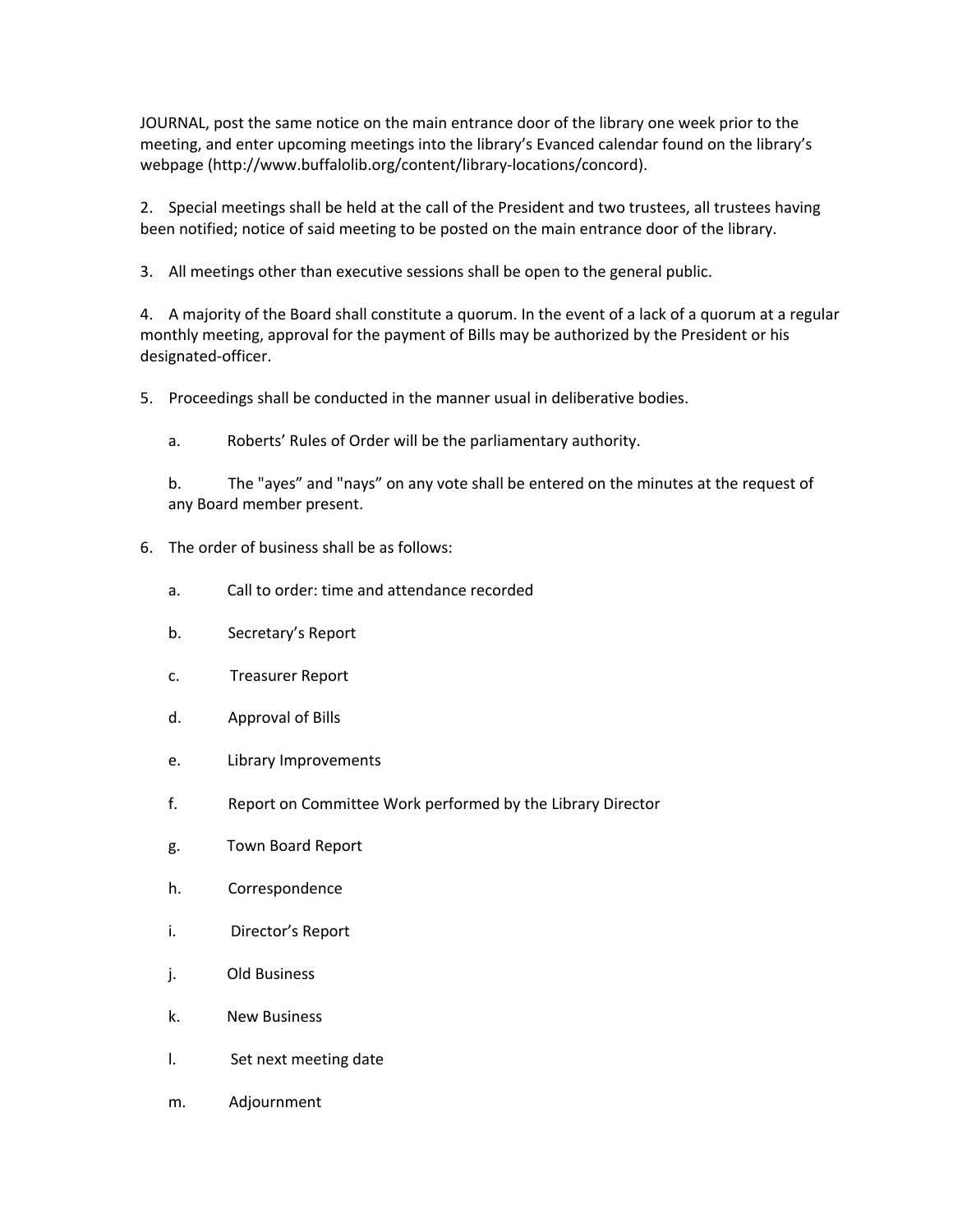### **ARTICLE IV.COMMITTEES AND THEIR DUTIES**

1. The following standing committees and vacancies on the committees shall be appointed by the President, subject to approval by the majority of the Board:

- a. Finance and Budget.
- b. Personnel and Public Relations.
- c. Building and Grounds.
- d. Planning.
- e. Private Funds.
- f. Book.

2. Special committees may be appointed by the President, subject to approval by the Board, to carry out specific tasks.

3. All committees shall report their progress at the appropriate time(s).

### **ARTICLE V. DIRECTOR OF THE LIBRARY**

1. The Director of the Library (hereafter Librarian) shall be appointed by a majority of the Board to serve at the pleasure of the Board. The librarian shall be responsible for the proper performance of the duties of a librarian, prudent expenditure of funds allocated to library operation, and the supervision of personnel employed by the Board.

2. The Librarian shall be professionally qualified to serve as Director in accordance with the regulations of the Buffalo and Erie County Public Library (hereafter BECPL), and those of the New York State Commissioner of Education.

3. The librarian shall attend the regular monthly meetings of the Board, and report to the Board at the scheduled time on the regular agenda, as well as respond on all matters pertaining to the operation of the library, as required by the Board.

### **ARTICLE VI. THE CONTRACT AND BUDGET**

1. Annually the Board shall convene to consider the contract agreement between the HLTC and the BECPL. If the contract provisions are satisfactory, the President shall sign said contract and return the specified copies to the proper library division, retaining one for library records.

2. Annually the Librarian of the HLTC shall prepare a list for the Board to be presented to the Town Board for consideration and approval for the funding of materials and/or equipment not requested in the HLTC's budget request to the BECPL.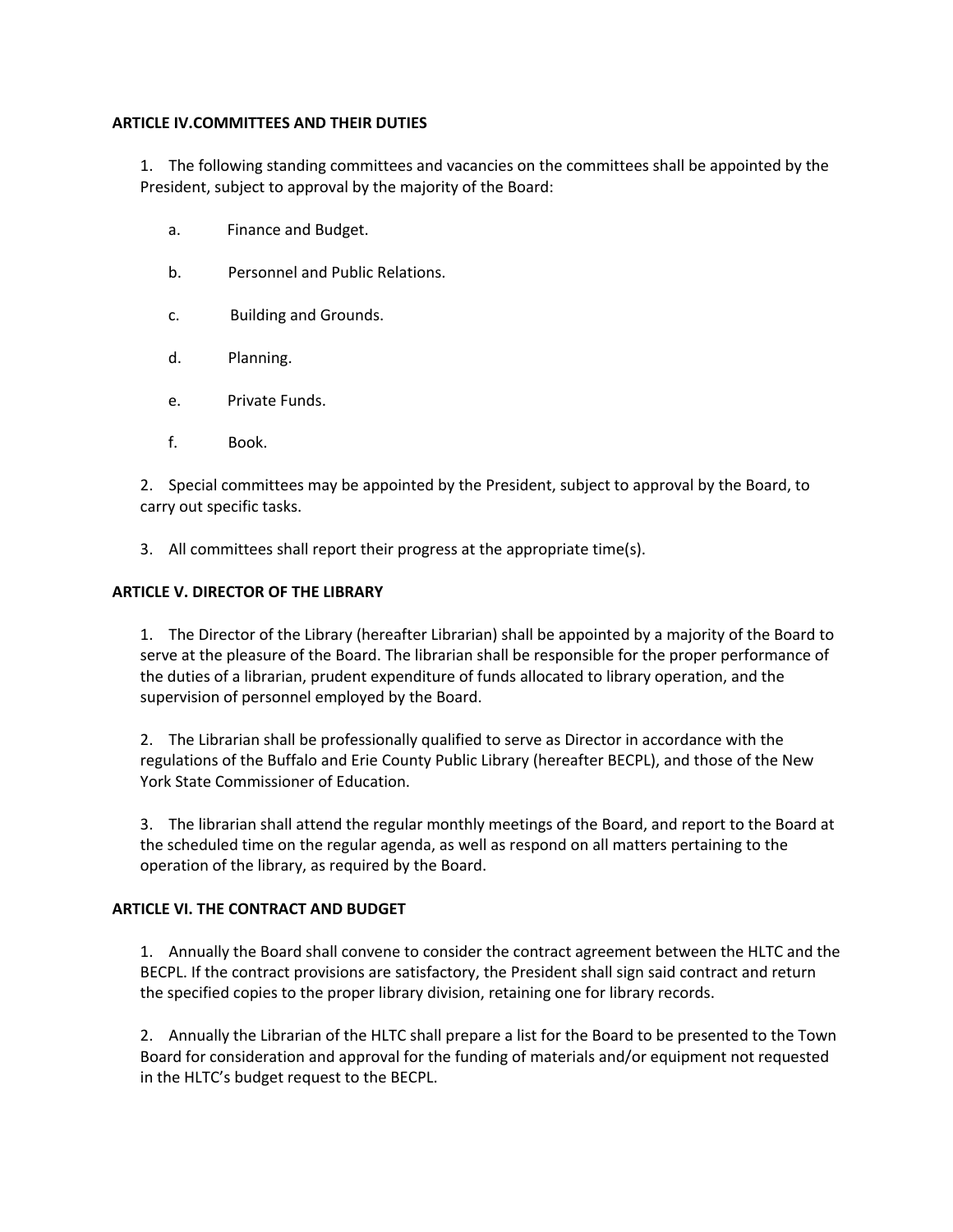#### **ARTICLE VII. MINUTES**

1. It shall be the responsibility of the Secretary to see that legible minutes of all meetings be recorded, save executive sessions, and that said minutes be kept bound in a permanent notebook and available to the general public upon request.

### **ARTICLE VIII. AMENDMENTS**

1. By-Laws may be changed or repealed, or new by-laws made only by a majority vote of the Board and only after prior consideration of the matter and an announcement that the vote is to take place at a specified Board meeting.

### **ARTICLE IX. MINIMUM STANDARDS**

1. In providing quality public library service to the citizens of the Town of Concord, the HLTC shall strive to meet or exceed the minimum standards and levels of excellence proposed by the Committee on Minimum Public Library Standards for New York State; said standards having been established and approved in 1989 by the New York State Board of Regents.

### **ARTICLE X. STANDARDS OF COMPLIANCE**

- 1. HLTC shall comply with the following:
	- a. Local, state and federal laws.
	- b. Library Bill of Rights.
	- c. Free access to the library for minors: an interpretation of the Library Bill of Right.
	- d. Freedom to Read Statement.
	- e. Freedom to View Statement
	- f. New York Open Government Law.
	- g. Copyright laws.
	- h. Policy on Confidentiality of Library Records.
	- i. New York Library Association Policy Statement on Due Process.
	- j. Security of employment in the library.
	- k. Equal Employment Opportunity Act of L972, Public Law 92-261, 86 Statute 103.